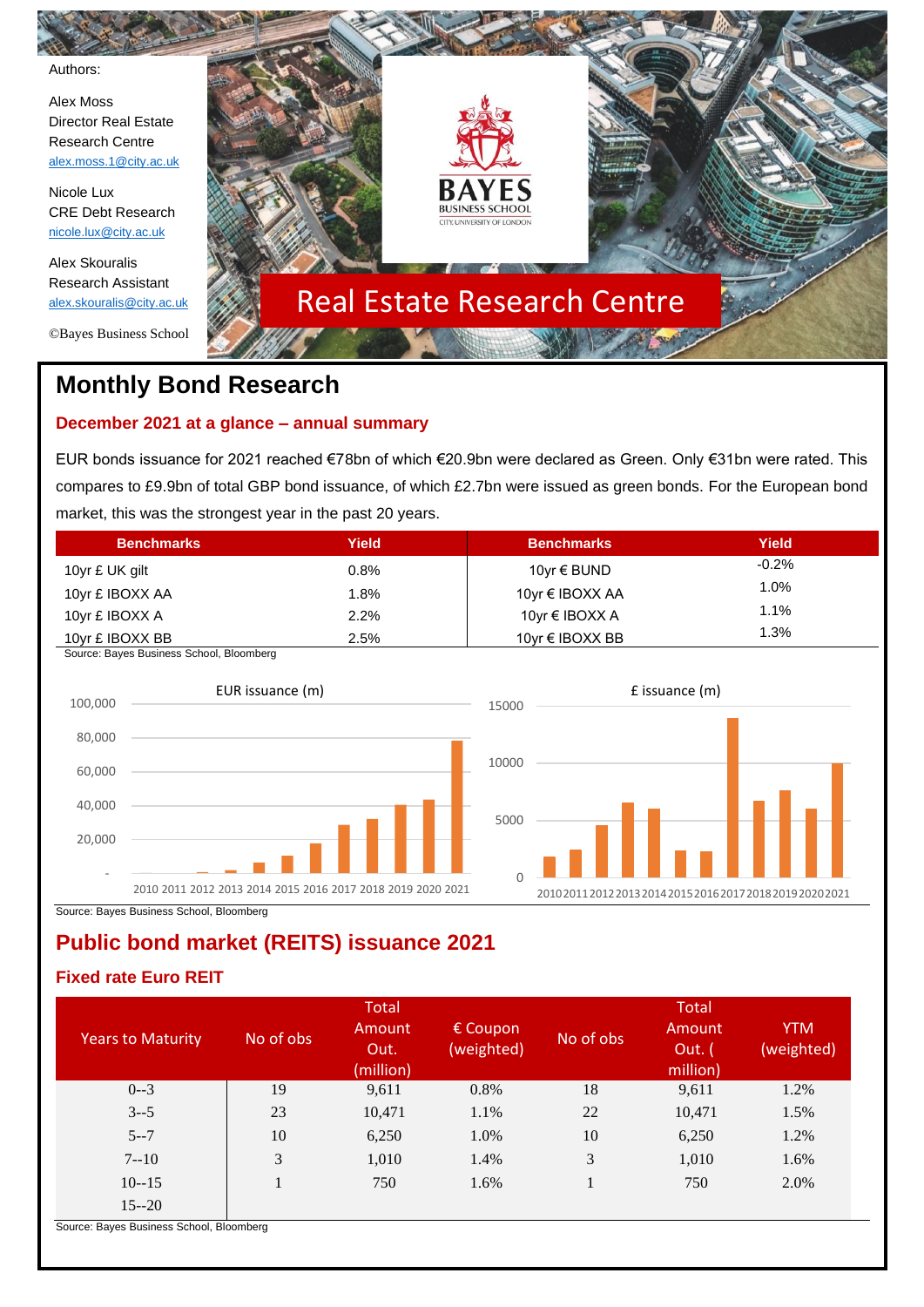### **Fixed rate GBP REIT**

| <b>Years to Maturity</b>                                         | No of obs      | <b>Total</b><br>Amount<br>Out.<br>(million) | £ Coupon<br>(weighted) | No of obs      | <b>Total</b><br>Amount<br>Out. (<br>million) | <b>YTM</b><br>(weighted) |
|------------------------------------------------------------------|----------------|---------------------------------------------|------------------------|----------------|----------------------------------------------|--------------------------|
| $0 - 3$                                                          |                |                                             |                        |                | $\overline{\phantom{a}}$                     |                          |
| $3 - 5$                                                          |                | 500                                         | 2.5%                   | 1              | 500                                          | 2.5%                     |
| $5 - 7$                                                          | $\overline{2}$ | 700                                         | 1.6%                   | $\overline{2}$ | 700                                          | 2.0%                     |
| $7 - 10$                                                         | $\overline{2}$ | 700                                         | 2.6%                   | $\overline{2}$ | 700                                          | 2.6%                     |
| $10 - 15$                                                        | $\overline{2}$ | 600                                         | 1.9%                   | $\overline{2}$ | 600                                          | 2.0%                     |
| $15 - 20$                                                        |                |                                             |                        |                |                                              |                          |
| $20 - 30$                                                        |                |                                             |                        |                |                                              |                          |
| $30+$<br>$\sim$ $\sim$ $\sim$ $\sim$ $\sim$ $\sim$ $\sim$ $\sim$ |                | 350                                         | 2.1%                   |                | 350                                          | 2.0%                     |

Source: Bayes Business School, Bloomberg

# **Summary public bond market (REITS, REOC & Other)**

### **UK fixed rate bonds by vintage year, £**

| Vintage       | No of obs | <b>Total</b><br>Amount<br>Out.<br>(million) | Coupon<br>(weighted) | No of obs | Total<br>Amount<br>Out.<br>(million) | <b>YTM</b><br>(weighted) |
|---------------|-----------|---------------------------------------------|----------------------|-----------|--------------------------------------|--------------------------|
| pre 2000      | 51        | 1,141                                       | 7.6%                 | 51        | 2,735                                | 2.5%                     |
| $2000 - 2004$ | 20        | 3,262                                       | 5.9%                 | 20        | 3,262                                | 2.6%                     |
| $2005 - 2009$ | 24        | 6,029                                       | 4.9%                 | 24        | 6,029                                | 2.4%                     |
| $2010 - 2014$ | 70        | 18,425                                      | 4.1%                 | 70        | 18,425                               | 2.0%                     |
| $2015 - 2016$ | 19        | 4.012                                       | 1.3%                 | 19        | 4,012                                | 0.7%                     |
| $2017 - 2019$ | 82        | 26,908                                      | 1.5%                 | 81        | 26,808                               | 1.0%                     |
| 2020          | 19        | 5,785                                       | 2.1%                 | 19        | 5,785                                | 2.0%                     |
| 2021          | 35        | 9,565                                       | 2.2%                 | 35        | 9,565                                | 2.3%                     |

Source: Bayes Business School, Bloomberg

### **EUR fixed rate bonds by vintage year, €**

| Vintage       | No of obs      | <b>Total</b><br>Amount<br>Out.<br>(million) | Coupon<br>(weighted) | No of obs | <b>Total</b><br>Amount<br>Out.<br>(million) | <b>YTM</b><br>(weighted) |
|---------------|----------------|---------------------------------------------|----------------------|-----------|---------------------------------------------|--------------------------|
| pre 2000      | 5              | 96                                          | 0.7%                 |           |                                             |                          |
| $2000 - 2004$ | 5              | 22                                          | 7.4%                 | 4         | 17                                          | 0.4%                     |
| $2005 - 2009$ | $\overline{4}$ | 20                                          | 3.1%                 |           |                                             |                          |
| $2010 - 2014$ | 51             | 3,989                                       | 2.6%                 | 51        | 3,989                                       | 0.2%                     |
| $2015 - 2016$ | 124            | 13,373                                      | 1.5%                 | 124       | 13,373                                      | 0.3%                     |
| $2017 - 2019$ | 471            | 45,482                                      | 1.4%                 | 471       | 45,482                                      | 0.9%                     |
| 2020          | 169            | 19,316                                      | 1.7%                 | 169       | 19,316                                      | 1.6%                     |
| 2021          | 224            | 34,033                                      | 1.4%                 | 224       | 34,033                                      | 1.7%                     |

Source: Bayes Business School, Bloomberg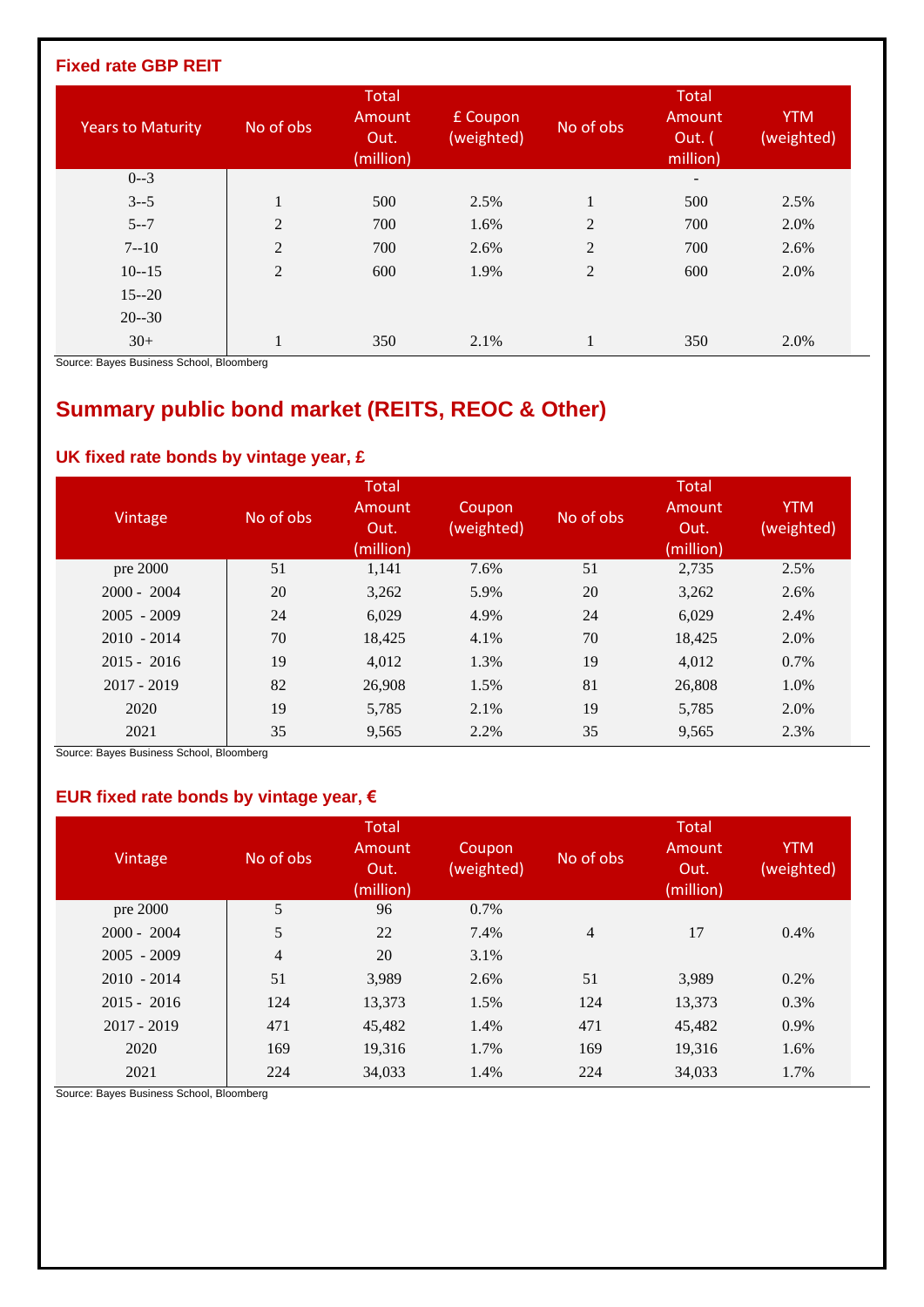#### **UK fixed rate bonds by credit grade, £**

| rating group                                                | No of obs | <b>Total</b><br>Amount<br>Out. $($<br>million) | Coupon<br>(weighted) | No of obs | <b>Total</b><br>Amount<br>Out.<br>(million) | <b>YTM</b><br>(weighted) |
|-------------------------------------------------------------|-----------|------------------------------------------------|----------------------|-----------|---------------------------------------------|--------------------------|
| <b>AAA</b>                                                  | 3         | 791                                            | 5.4%                 | 3         | 791                                         | 2.3%                     |
| AA                                                          | 10        | 2,549                                          | 3.3%                 | 10        | 2,549                                       | 2.1%                     |
| A                                                           | 95        | 24,289                                         | 3.5%                 | 95        | 24,289                                      | 2.0%                     |
| <b>BBB</b>                                                  | 44        | 15,628                                         | 4.1%                 | 44        | 15,628                                      | 2.7%                     |
| <b>BB</b>                                                   | 6         | 2,650                                          | 3.3%                 | 6         | 2,650                                       | 2.9%                     |
| $\, {\bf B}$                                                |           |                                                |                      |           |                                             |                          |
| $\mathsf{C}$<br>Original Driver Diretories Orbert Disemberg | 45        | 3,956                                          | 4.2%                 | 45        | 3,956                                       | 2.1%                     |

Source: Bayes Business School, Bloomberg

#### **EUR fixed rate bonds by credit grade, €**

| rating group | No of obs | <b>Total</b><br>Amount<br>Out. (<br>million) | Coupon<br>(weighted) | No of obs | <b>Total</b><br>Amount<br>Out.<br>(million) | <b>YTM</b><br>(weighted) |
|--------------|-----------|----------------------------------------------|----------------------|-----------|---------------------------------------------|--------------------------|
| AA           |           |                                              |                      |           |                                             |                          |
| A            | 103       | 15,927                                       | 1.1%                 | 103       | 15,927                                      | 0.7%                     |
| <b>BBB</b>   | 154       | 35,800                                       | 1.5%                 | 154       | 35,800                                      | 0.9%                     |
| <b>BB</b>    | 15        | 2,875                                        | 2.6%                 | 15        | 2,875                                       | 2.4%                     |
| B            | 3         | 550                                          | 3.8%                 | 3         | 550                                         | 3.8%                     |
| $\mathsf{C}$ |           |                                              |                      | 18        | 2,838                                       | 6.7%                     |

Source: Bayes Business School, Bloomberg

#### **Securitised markets (CMBS)**

Throughout 2021 there was good monthly issuance in both markets. EUR CMBS issuance reached 4.2bn while GBP CMBS issuance was slightly higher with £5.6bn.Credit spreads between the different tranches are 30 -50bps up to BBB, while any lower rated tranches B and C are priced significantly wider.





Source: Bayes Business School, Bloomberg